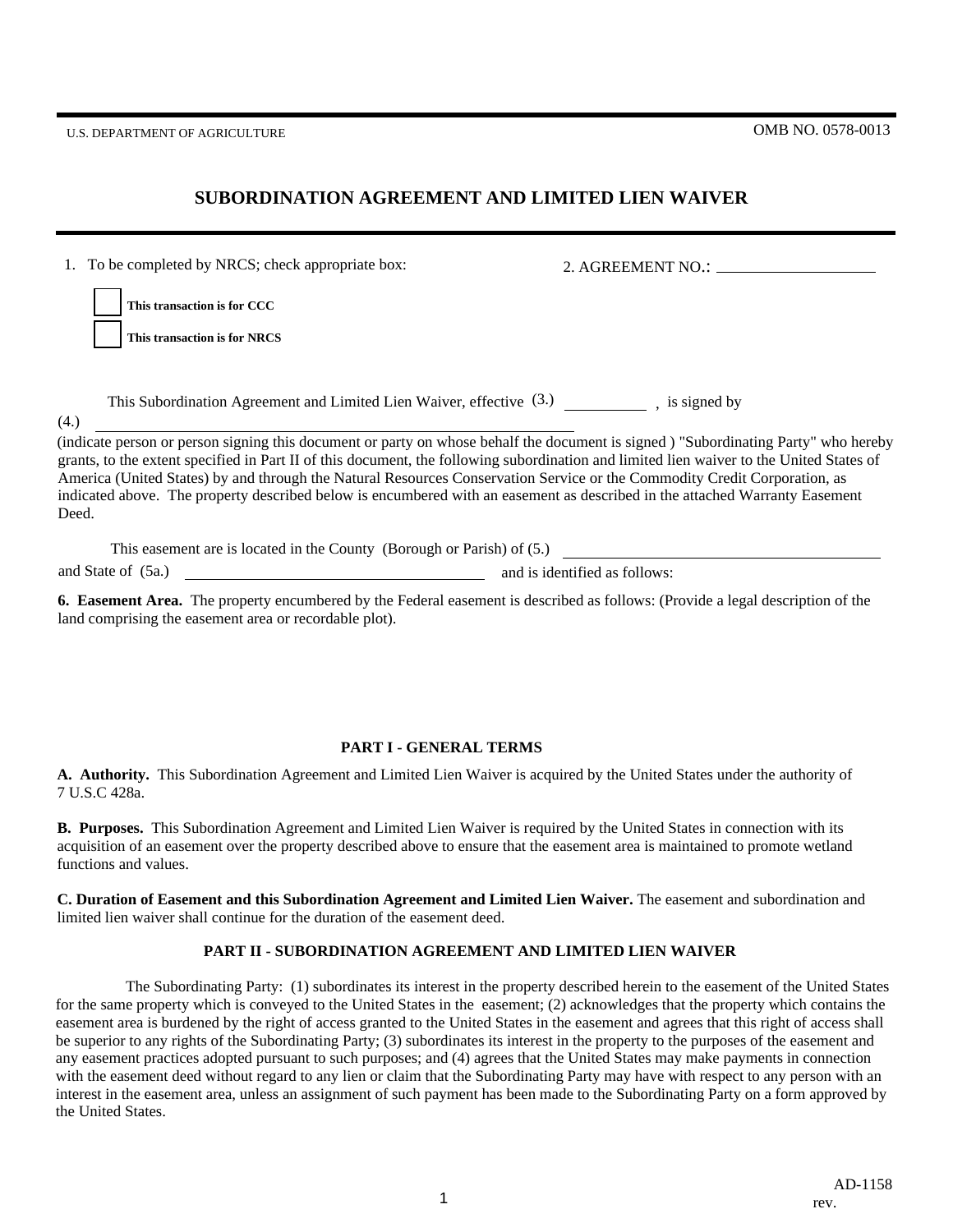This Subordination Agreement and Limited Lien Waiver: (1) binds the Subordinating Party and its heirs, agents, assigns, and successors with respect to the interests that the Subordinating Party and such other persons have, or may have, in the property or against any person having an interest in the property; and (2) inures in favor of the United States and its assigns of any kind.

7 a. <u>Signature Authorizing Rep. of Sub. Party</u> 7 b. Date:

7 c. Title:

## 8. (INSERT ACKNOWLEDGEMENT STATEMENT BY NOTARY IN ACCORDANCE WITH STATE OR LOCAL PRACTICE)

### OMB DISCLOSURE STATEMENT

According to the Paperwork Reduction Act of 1995, an agency may not conduct or sponsor, and a person is not required to respond to, a collection of information unless it displays a valid OMB control number. The valid OMB control number for this information collection is 0578-0013. The time required to complete this information collection is estimated to average 49.5 minutes per response, including the time for reviewing instructions, searching existing data sources, gathering and maintaining the data needed, and completing and reviewing the collection of information.

#### NONDISCRIMINATION STATEMENT

The U.S. Department of Agriculture (USDA) prohibits discrimination in all its program and activities on the basis of race, color, national origin, age, disability, and where applicable, sex, marital status, familial status, parental status, religion, sexual orientation, genetic information, political beliefs, reprisal, or because all or part of an individual's income is derived from any public assistance program. (Not all prohibited bases apply to all programs.) Persons with disabilities who require alternative means for communication of program information ( Braille, large print, audiotape, etc.) should contact USDA's TARGET Center at (202) 720-2600 (voice and TDD). To file a complaint of Discrimination, write to USDA, Director, Office of Civil Rights, 1400 Independence Avenue, SW., Washington, DC 20250-9410, or call (800) 795-3272 (voice) or (202) 720-6382 (TDD). USDA is an equal opportunity provider and employer.

### PRIVACY ACT STATEMENT

The above statements are made in accordance with the Privacy Act of 1974 (5 U.S.C. 522a). Furnishing this information is voluntary; however, failure to furnish correct, complete information will result in the withholding or withdrawal of such technical or financial assistance. The information may be furnished to other USDA agencies, the Internal Revenue Service, the Department of Justice, or other State or Federal Law enforcement agencies, or in response to orders of a court, magistrate, or administrative tribunal.